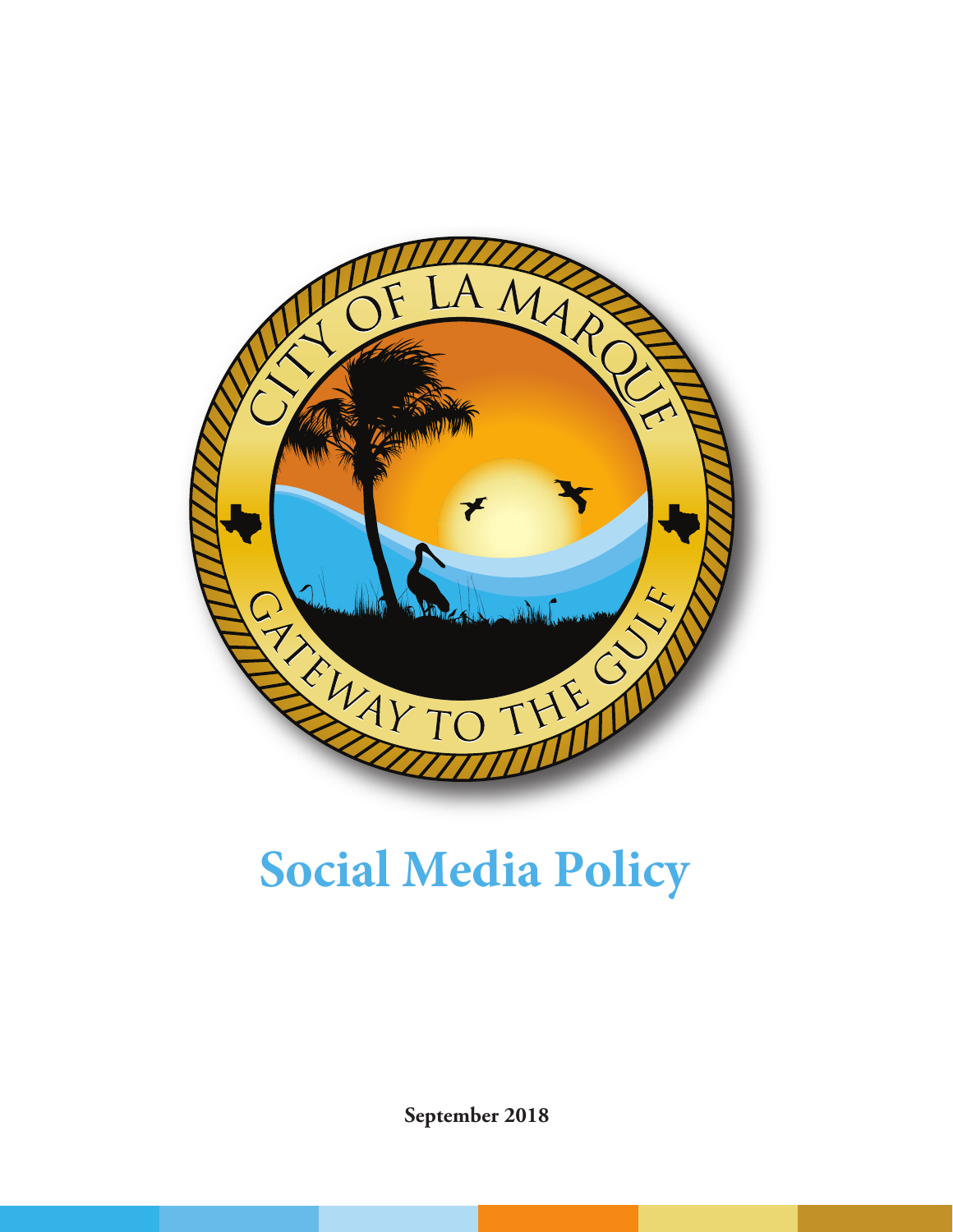

# **SOCIAL MEDIA POLICY**

## **Table of Contents**

### **Purpose Statement**

### **Internal Policy**

Professional Use Creation, Approval and Registration Oversight and Enforcement Community Sharing Policy Records Retention

### **External Policy**

Employee Personal Social Media Prohibited Use Privacy Citizen Interaction Terms of Use Moderation of Third-Party Content: Terms of Use Records Retention Requests for City Services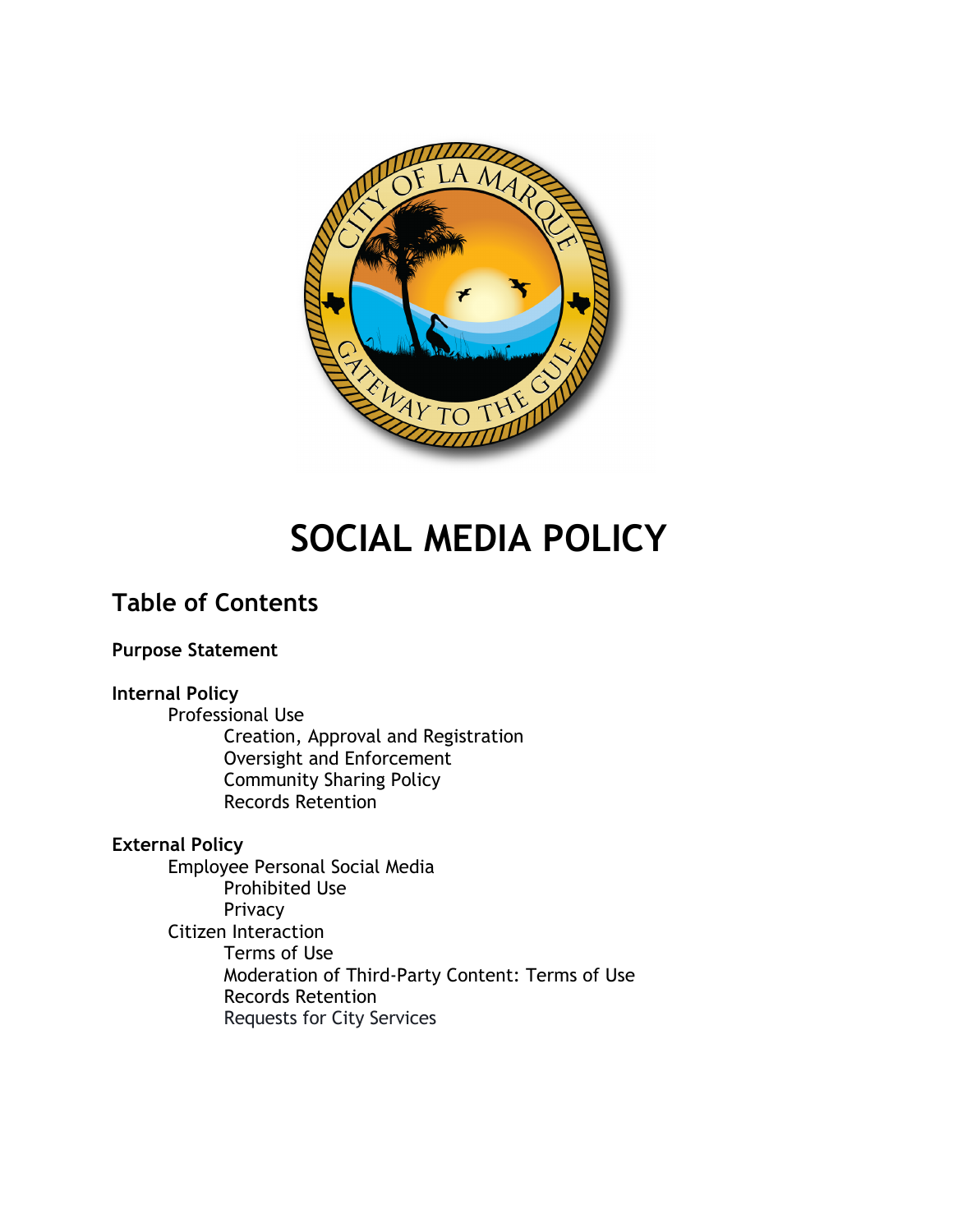### **Purpose Statement**

This document defines the social media policy for CITY OF LA MARQUE and establishes guidelines for the use of digital media by city staff, volunteers or any person representing the city.

For purposes of this policy, a social media account is a website or app offered to the public to provide audio, video, still-photo or written communication between other members of the public and/or representatives of certain groups, businesses, organizations or departments. Examples of social media platforms include Facebook, Instagram, Twitter, Snapchat, YouTube, LinkedIn, website blogs with commenting capabilities, forums and emergency notification services.

The definition of content as used in this policy refers to any written copy, photos, graphics, videos, live-video streams, comments or any form of communicative content exchanged between parties through social media.

City of La Marque leadership encourages use of social media to further the organizational goals and the missions of its departments, where appropriate. However, City of La Marque has an overriding interest in deciding what is "spoken" on its behalf on social media sites and how the city is represented online. Principles of ethics, etiquette and social responsibility, as well as City policy and directives from City leadership, apply to social media and social networking sites.

The Social Media Policy applies to City of La Marque's established accounts and any new accounts created in the future.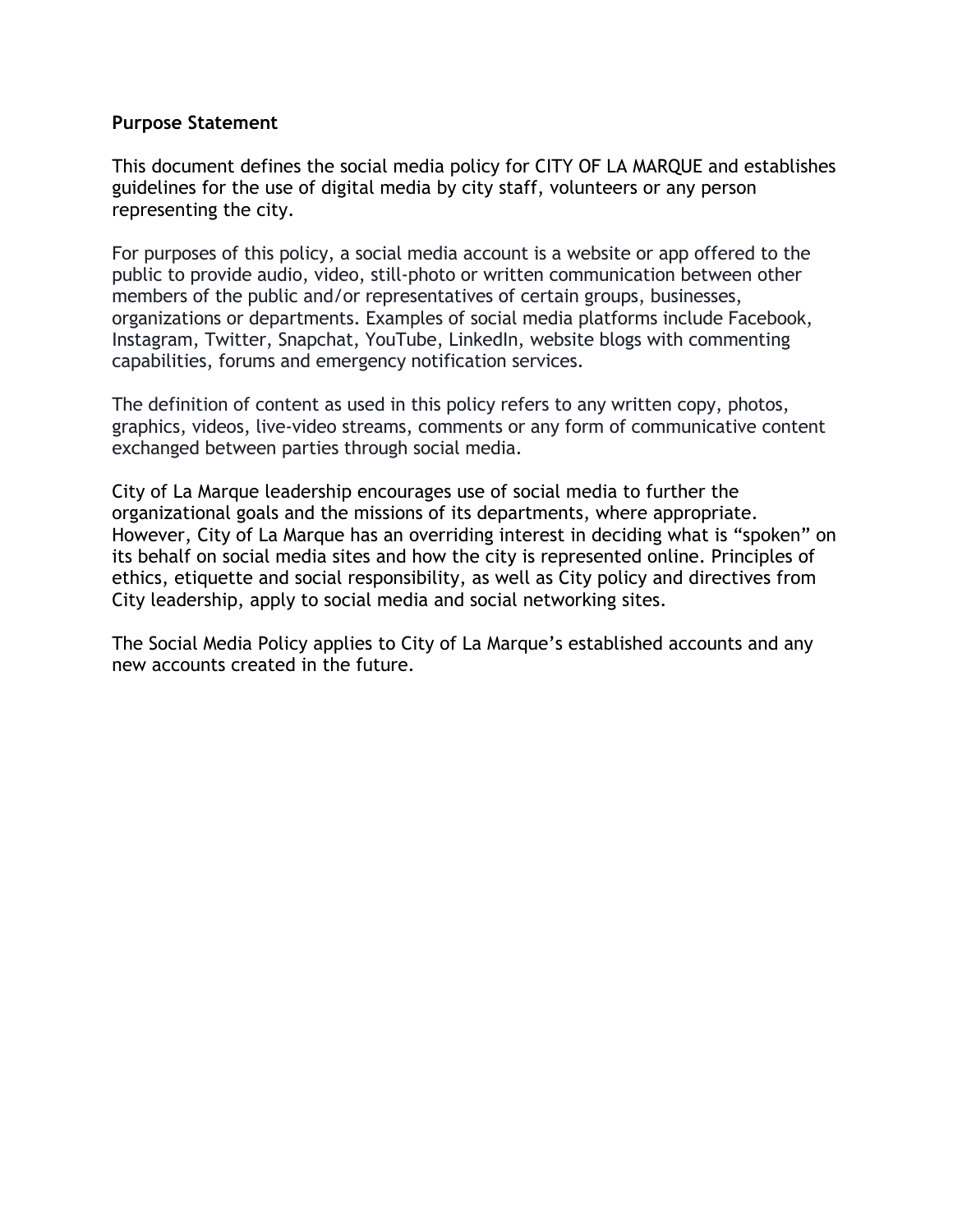# **PROFESSIONAL USE POLICY**

### **PROFESSIONAL USE**

The professional use policy refers to city employees managing City of La Marque profiles on behalf of the City of La Marque, its offices, departments or volunteer groups. All official City of La Marque communication through social media should remain professional in nature and should always be conducted in accordance with the City of La Marque 's communications policies, standards, practices and expectations. City employees should be mindful that inappropriate use of official City of La Marque social networking platforms can be grounds for disciplinary action. Only authorized individuals may publish content to City of La Marque social media platforms, websites or digital communication mediums. Employees may not use official City of La Marque social media for political purposes, to conduct private commercial transactions or to engage in private business activities.

### **Creation, Approval and Registration:**

- Requests for creation of any new social media groups, pages, profiles or accounts representing the City of La Marque, its departments, affiliated organizations, boards or commissions must be submitted to the Public Information Officer and approved by the City Manager.
- Accounts will be created by the Public Information Officer.
- If approved by the Public Information Officer, permissions will be granted for management of individual groups, pages, profiles and/or accounts to a designated social media site manager.
- Existing social media accounts of any social media groups, pages, profiles or accounts representing the City of La Marque, its departments, affiliated organizations, boards or commissions must be registered with the Public Information Officer and identify the designated social media site manager.
- All City of La Marque social media site managers must have a city-issued @cityoflamarque.org email address.
- All City of La Marque social media login credentials will be provided to La Marque Information Technology Department's password management service.

### **City of La Marque social media accounts should:**

- Be administered by only the designated social media site manager or Public Information Officer.
- Include City, department, board and/or commission identification.
- Display official City or department logo as profile image or title header.
- Create vanity URLs, customized profile links when applicable.
- Include contact information, complete profiles and accurate descriptions.
- Have any available profanity filters set to the highest setting.
- Adhere to journalist industry standards of the Associated Press Stylebook.
- Be included in the City's archiving software, if applicable.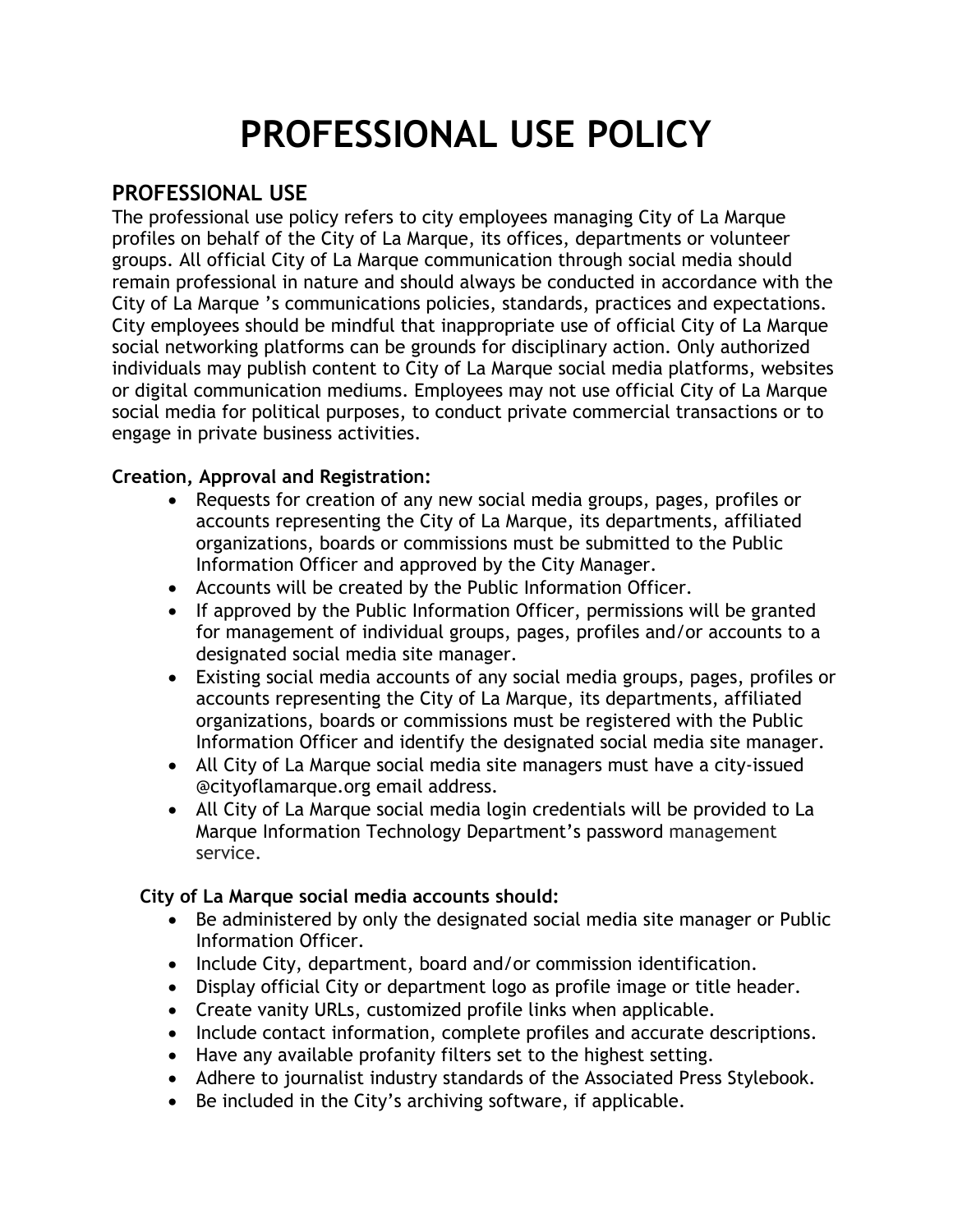### **Oversight and Enforcement**

Employees representing the City of La Marque through social media outlets or participating in social media features on City of La Marque websites must maintain a high level of ethical conduct and professional decorum. Failure to do so is grounds for revoking the privilege to participate in City of La Marque social media platforms, blogs, or other digital media features. Information must be presented following professional standards for excellent grammar, spelling, brevity, clarity and accuracy, and avoid jargon, obscure terminology or acronyms.

City of La Marque employees recognize the content they post on social media are public and may be perceived as official City of La Marque statements. Social media should not be used to circumvent other City of La Marque communication policies, including news media policy requirements. All social media analytics will be tracked by PIO and spot checks will be conducted.

### **City of La Marque employees may not publish information that includes:**

- Confidential information
- Copyright violations
- Profanity, racist, sexist, or derogatory content or comments
- Partisan political views
- Commercial endorsements or SPAM

### **Community Sharing Policy**

Sharing is a fundamental function of social media. As a municipality, a high level of discretion is required. Sharing community news and events is allowed but it must meet the following guidelines:

- Contributes to quality of life for citizens of La Marque.
- Enhances the perception and overall image of La Marque.
- Promotes travel and tourism within the City of La Marque.
- Must not promote any political individual, group or cause.

### **Records Retention**

Social media sites contain communications sent to or received by the City of La Marque and its employees, and as such, communications may be public records subject to Texas Public Information Act. These retention requirements apply regardless of the form of the record (for example, digital text, photos, audio and video). The department maintaining a site shall preserve records pursuant to a relevant records retention schedule for the required retention period in a format that preserves the integrity of the original record and is easily accessible. Furthermore, retention of social media records shall fulfill the following requirements:

• Social media records are captured in a continuous, automated fashion throughout the day to minimize a potential loss of data due to deletion and/or changes on the social networking site.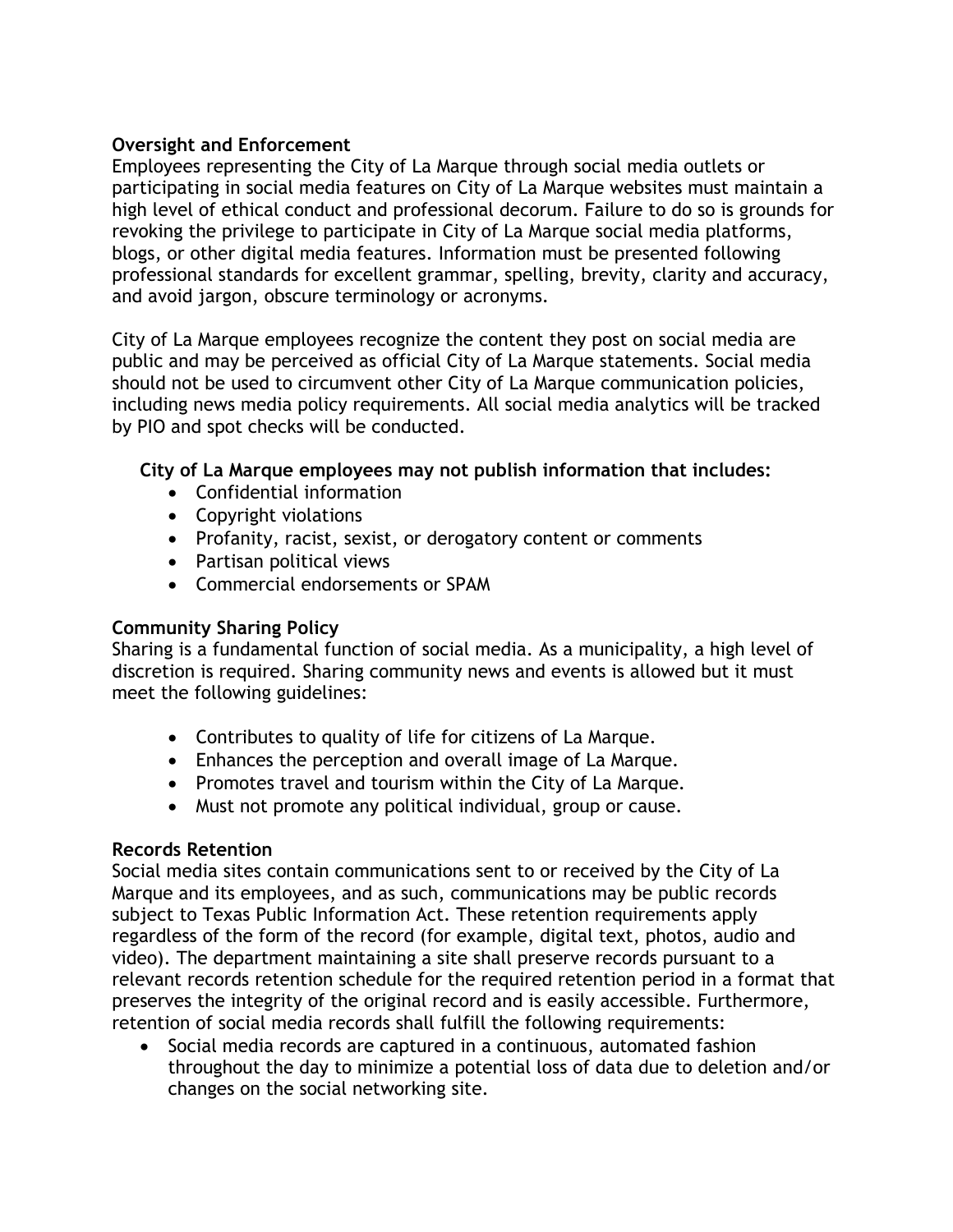- Social media records are maintained in an authentic format (i.e. ideally the native technical format provided by the social network, such as XML or JSON) along with complete metadata.
- Social media records are archived in a system that preserves the context of communications, including conversation threads and rich media, to ensure completeness and availability of relevant information when records are accessed.
- Social media records are indexed based on specific criteria such as date, content type, and keywords to ensure that records can be quickly located and produced in an appropriate format for distribution (e.g. PDF).
- Each social media site manager shall have self-service, read-only access to search and produce relevant social media records to fulfill public information and legal discovery requests as needed.
- City of La Marque utilizes an automated archiving solution provided by ArchiveSocial or other similar provider to comply with applicable public records law and fulfill the above record retention requirements.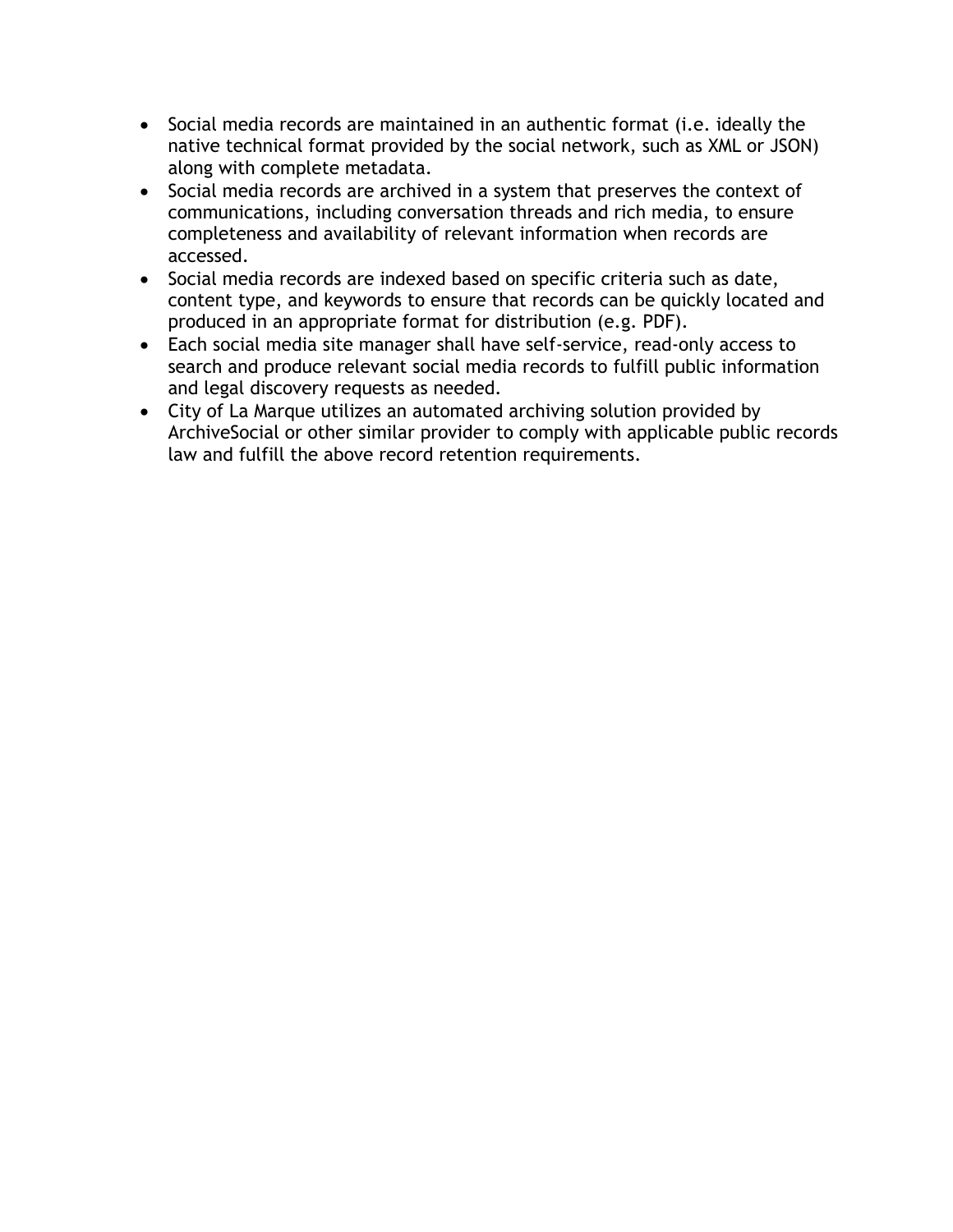# **EXTERNAL POLICY**

### **EMPLOYEE INTERACTION**

Personal social networking profiles should remain personal in nature and may be used to share personal opinions. Performing city business from personal accounts is strictly prohibited. Following this principle ensures distinction between personal opinions and official City of La Marque statements.

### **Prohibited Use**

- Employees, elected officials and volunteers commenting, posting or participating in city business from personal social media profiles and/or devices is prohibited.
- Using city property, such as a city-issued cell phone, tablet or computer, for personal social media use is prohibited.
- The above actions are grounds for corrective action up to and including discharge from employment.

### **Personal social networking profiles should not:**

- Be used in any professional capacity in regard to City of La Marque business
- Be used to relay and/or conduct work-related information
- Be used to accomplish job functions
- Use City of La Marque e-mail account or password

### **Protecting Personal Social Media Accounts**

Using personal social media accounts or personal devices to conduct city business makes the information, conversation, comments and/or posts open record and susceptible to request for public information.

### **Connecting with citizens and colleagues on social media**

City employees are civil servants and are in the public eye. La Marque citizens sometimes attempt to connect with city employees and volunteers on social media. When you connect with work acquaintances on social media your, personal actions become public knowledge. This is discouraged unless the conversation is truly unrelated to City business.

### **Listing City of La Marque as an employer**

Social media platforms have the option to list your employer. Most create a hyperlink that leads to the City's official social media platforms. This connection creates an association with the city. If you list City of La Marque as your employer on social media, actions on your personal accounts reflect upon the City. To the extent that you are self-identified as a City employee, City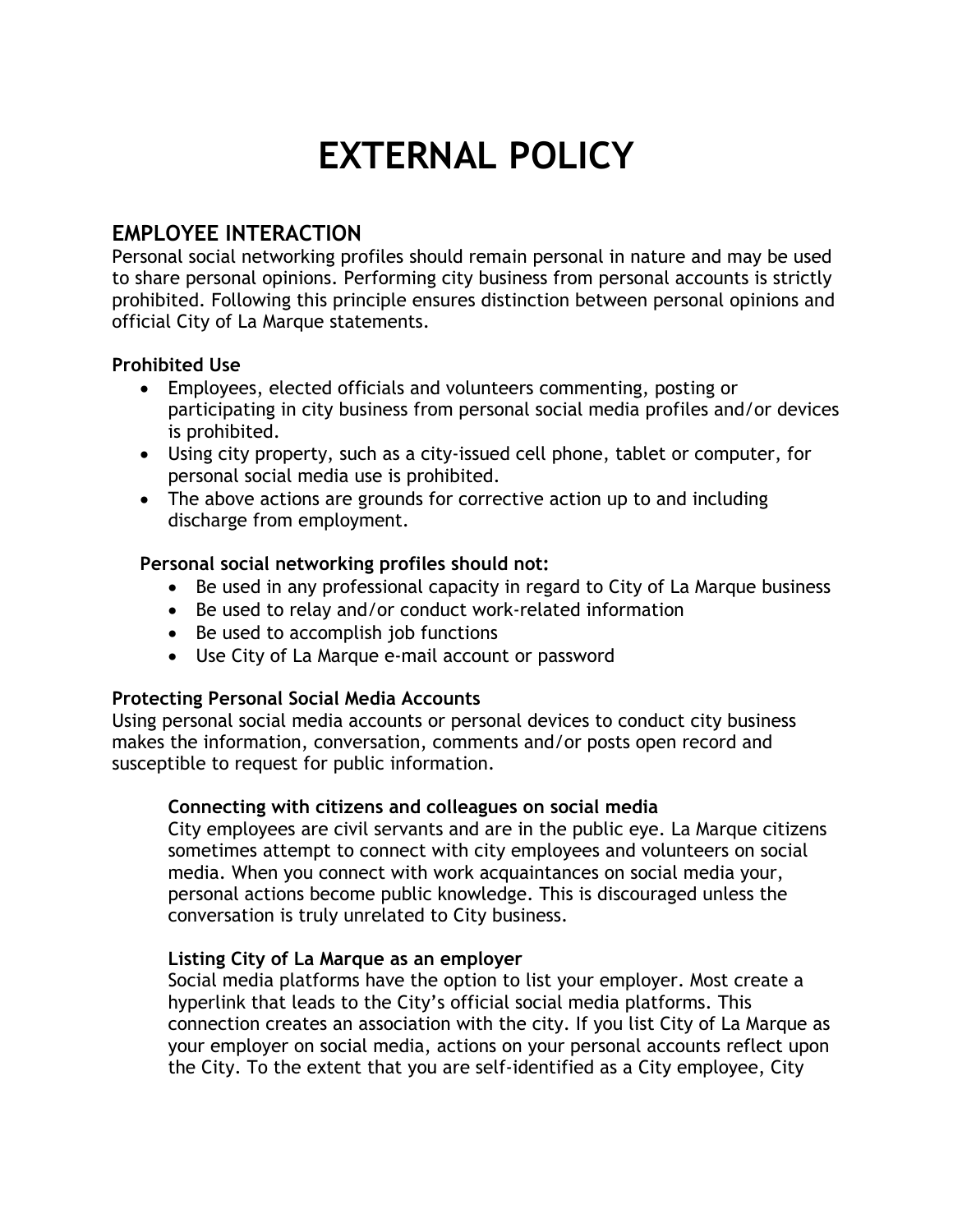leadership assumes that the activity in forum will adhere to the Employee Handbook and the City's judgement of ethical behavior.

### **Privacy settings**

Most social media accounts are searchable, share basic demographic information and display a profile photo. Users have the capability to control what's shown. To keep your information as secure as possible from strangers or curious citizens, it is recommended that you avoid leaving profiles set to "public". Managing privacy settings, guarding personal information, managing apps and controlling timeline could be considered good tips for protecting your career and maintaining personal and professional separation.

### **CITIZEN INTERACTION (THIRD PARTY CONTENT); TERMS OF USE**

By posting or commenting on any social media account created by City of La Marque, you participate by your own choice, taking personal responsibility for your comments, your username and any information you provide therein. You further agree to the following terms of use:

- The City of La Marque maintains a social media accounts for the purpose of engaging and interacting with our community, providing relevant and timely community news, information and events, distribution of crime prevention and public safety tips, for urgent notifications of critical incidents which may affect residents, business owners and visitors of La Marque, Texas, and the surrounding communities.
- All social media accounts used by the City of La Marque are designated as Limited Public Forums. City staff welcomes a person's right to express his/her opinion and encourages posters to keep comments relevant to the topic in question. Posting of any content on any social media platform used by the City of La Marque, by any visitor, follower, subscriber or fan, constitutes acceptance of the terms of use described here in this policy.
- The City of La Marque social media accounts are intended to be "family friendly." When applicable, the City uses platform-provided content moderation/filtering options to limit foul or obscene content.
- City of La Marque "Friending" or "Liking" other business pages, city employees, local elected officials and organizations does not indicate an endorsement of any kind.
- A comment posted by a member of the public on any City of La Marque social media accounts is the opinion of the commentator or poster only. Publication of a comment does not imply endorsement of, or agreement by, the City of La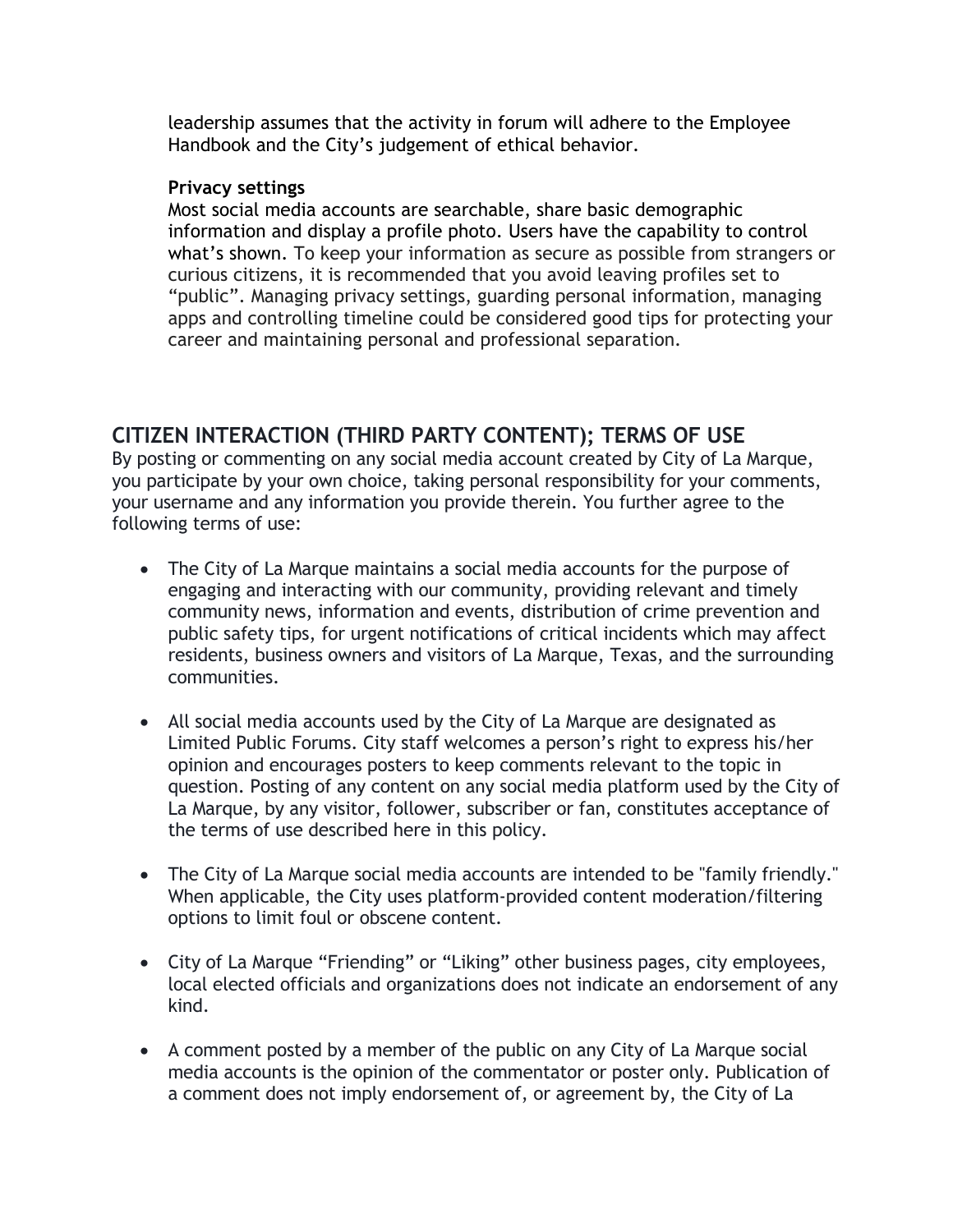Marque, nor do such comments necessarily reflect our opinions or policies.

• City of La Marque does not allow posting of photos or videos by anyone other than members of staff.

### **Moderation of Third-Party Content**

All comments posted to any City of La Marque, Highland Bayou Park, La Marque Bayou Fest, La Marque City Marshal, La Marque Fire Department, La Marque Police Department, La Marque Public Library social media site are bound by each site's version of Community Standards. City of La Marque actively monitors its social media accounts and will remove inappropriate content as defined below, without prior notice, and as soon as possible. City staff shall reserve the right to remove and/or block anyone who posts inappropriate material as determined by the Public Information Officer and/or social media site managers.

The City of La Marque reserves the right to remove comments that are offensive or profane in nature. User-generated posts will be rejected or removed (if possible) when the content:

- 1. is off-subject or out of context
- 2. is a personal attack
- 3. is threatening, defamatory, harassing or discriminatory
- 4. contains obscenity, profanity or material that appeals to the prurient interest
- 5. contains personal identifying information or sensitive personal information
- 6. violates the right to privacy
- 7. contains offensive terms that target protected classes
- 8. promotes, fosters or perpetuates discrimination on the basis of race, creed, color, age, religion, gender, or national origin
- 9. displays or describes conduct in violation of any federal, state or local law or encouragement of illegal activity
- 10.may reasonably interfere with, inhibit, or compromise law enforcement investigations, tactics, responses to incidents and/or the safety of La Marque Police Department staff
- 11.contains information that reasonably could compromise individual or public safety
- 12.incites or promotes violence or illegal activities
- 13.violates a legal ownership interest, such as a copyright, of any party
- 14.advertises or promotes a commercial product or service, or any entity or individual
- 15.promotes or endorses political campaigns or candidates

This is not an all-inclusive list. We further reserve the right to temporarily ban access to our social media accounts for repeated postings that contain off topic, offensive or profane remarks and to permanently ban access if such comments continue when access is reinstated. If you wish to contest the removal or hiding